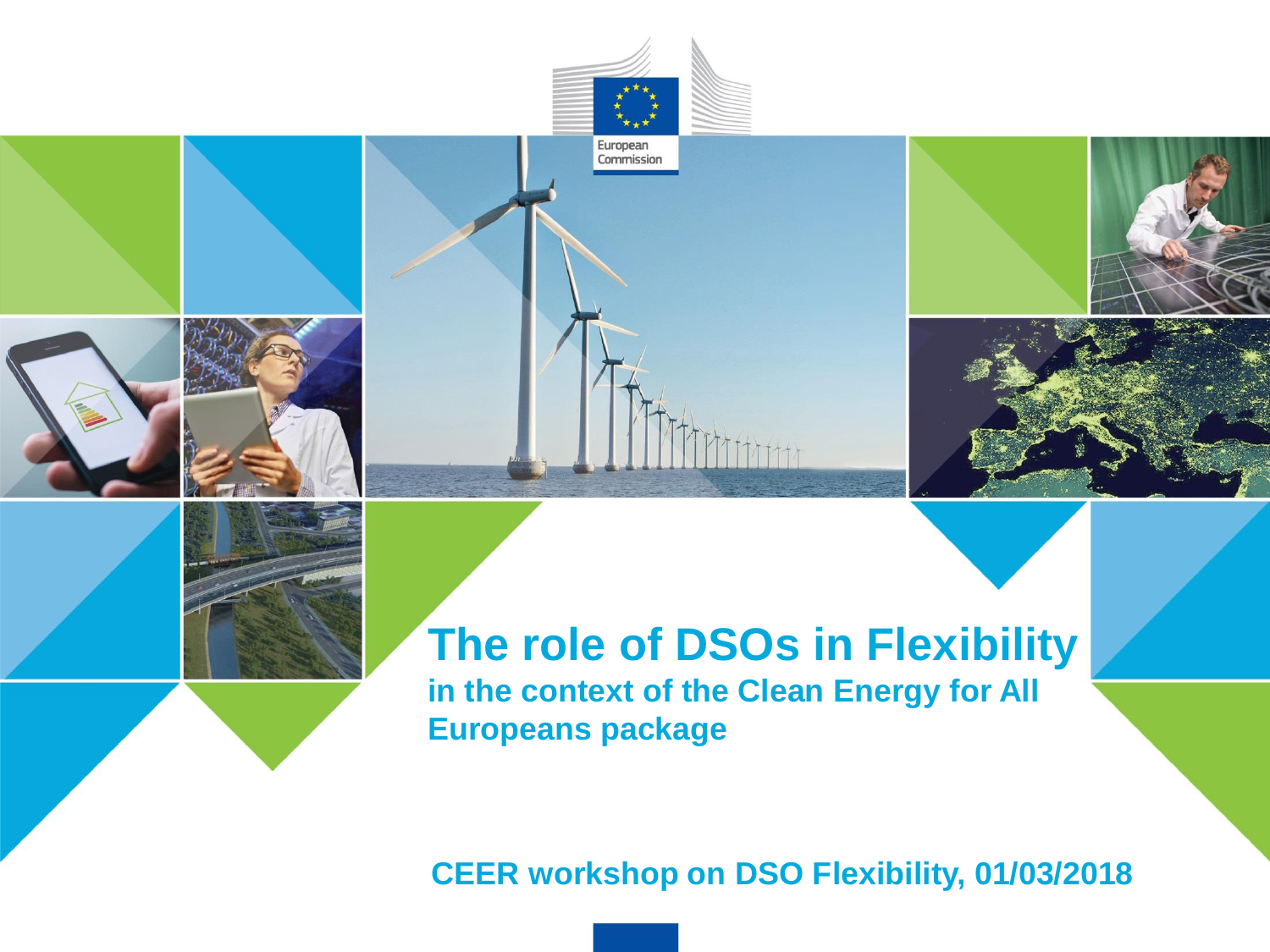#### **Ambitious policy framework until 2030 which needs a fit for purpose energy market**

The EU committed to bringing more renewable energy sources and more interconnected and efficient energy systems by 2020, and accelerate change towards 2030



Our energy market needs to be re-designed to integrate a growing share of renewable energy sources at the lowest possible cost

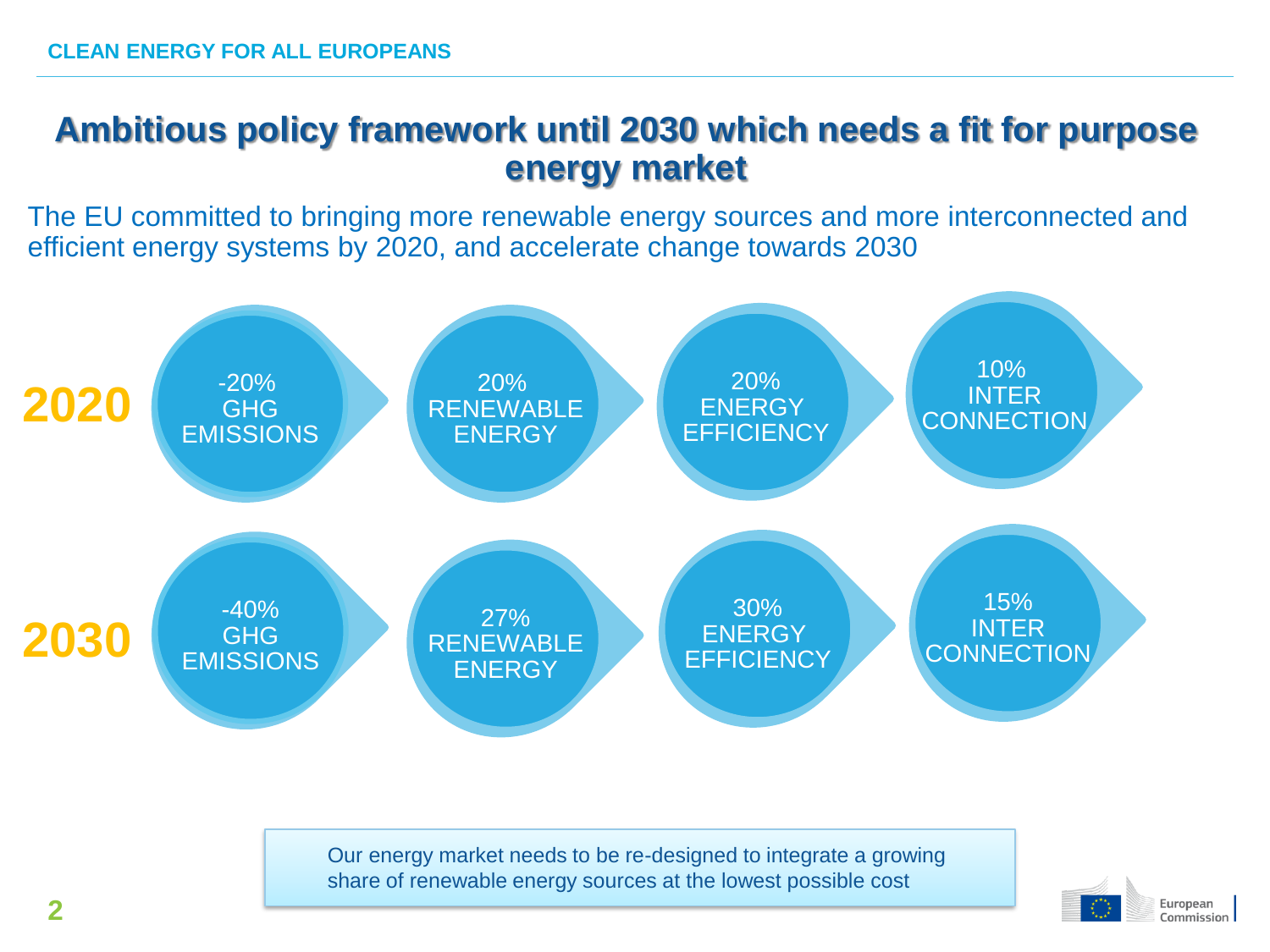## **Distribution networks have to address new challenges**





Ref: Copenhagen Economics & VVA Europe, 2016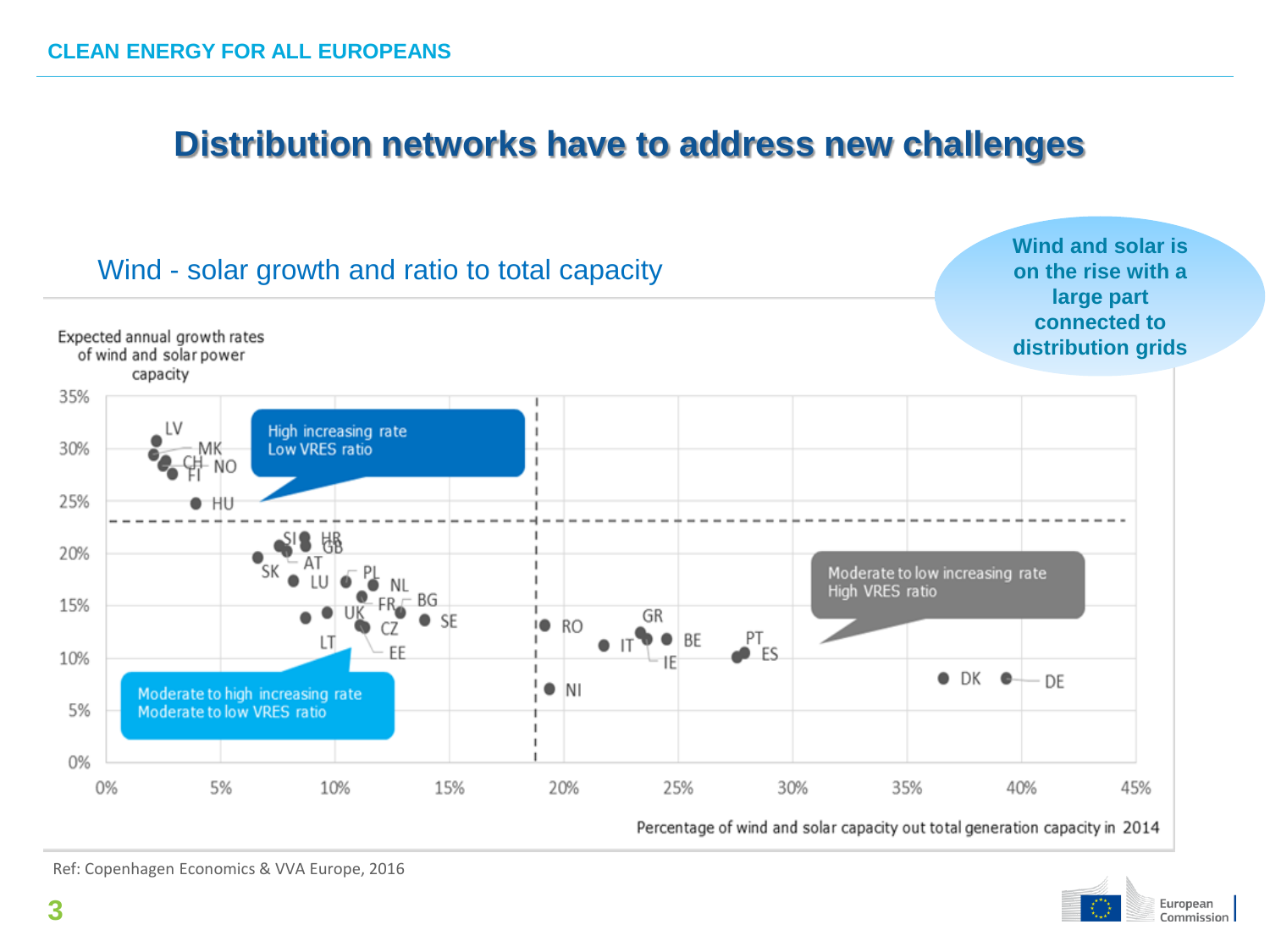#### **DSO framework that fits energy transition**

Three main aspects of the Clean Energy package:

- $\Box$  DSOs to procure and use Flexibility integrating renewables and new loads requires innovative solutions and an appropriate regulatory framework
- $\Box$  Neutral role of DSO specific rules for DSO involvement in storage, EV infrastructure and data management to maintain its neutrality
- □ DSO participation in the EU institutional framework and cooperation with TSOs – establish a EU DSO entity with specific tasks and cooperation with TSOs in network operation and development

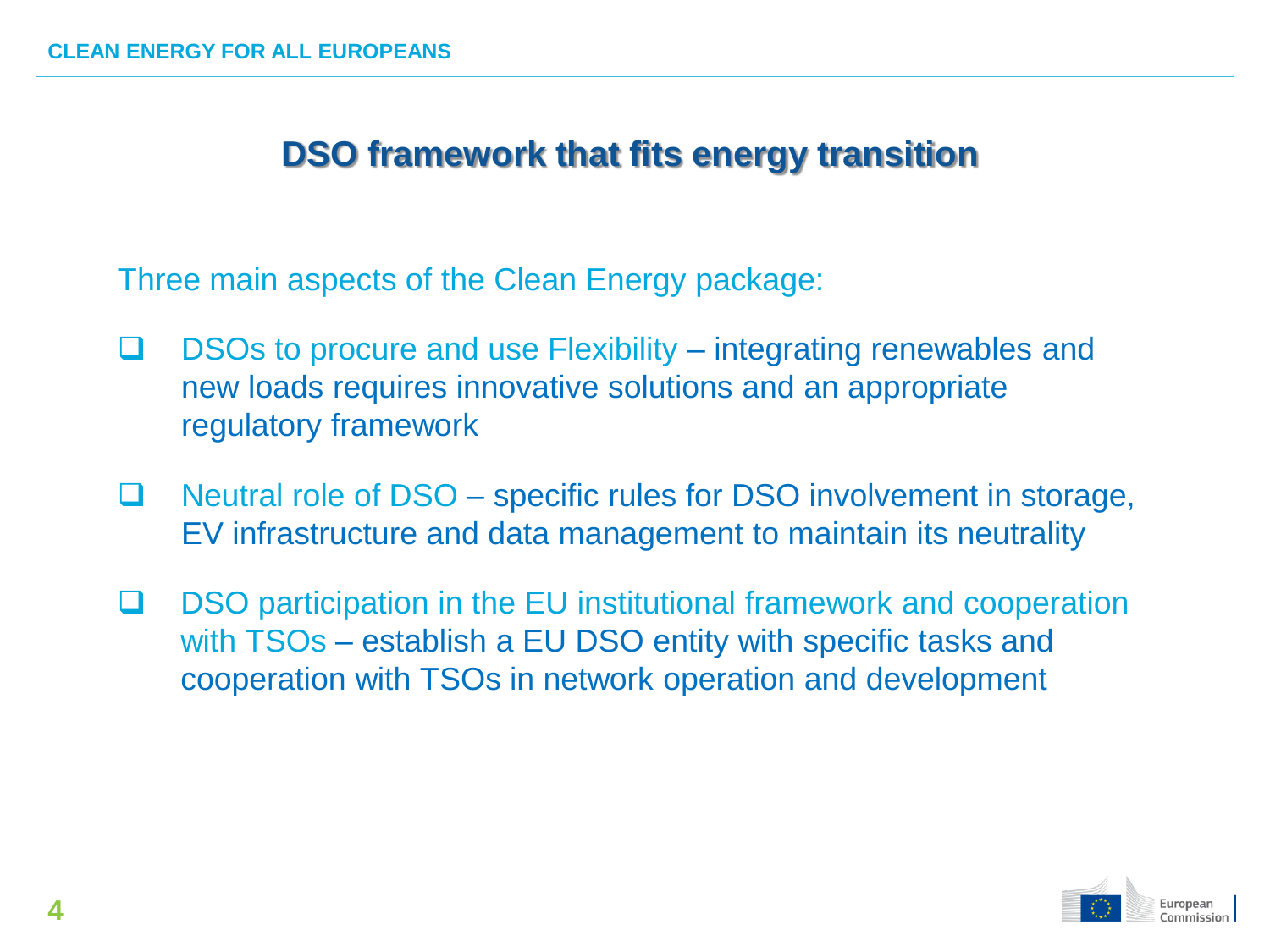# **Use of flexibility services from DSOs: objectives**

- ➢ Allow DSOs to procure flexibility services from distributed energy resources (demand response, local generation, storage and EVs) in order to:
	- manage local congestions
	- solve technical problems (e.g. voltage control, reactive power)

#### AIM:

- $\checkmark$  Improve efficiencies in operation and development of network
- $\checkmark$  Avoid unnecessary grid expansions  $\hat{\to}$  lower grid costs and tariffs (around 3.5 bn/year of avoided investments)



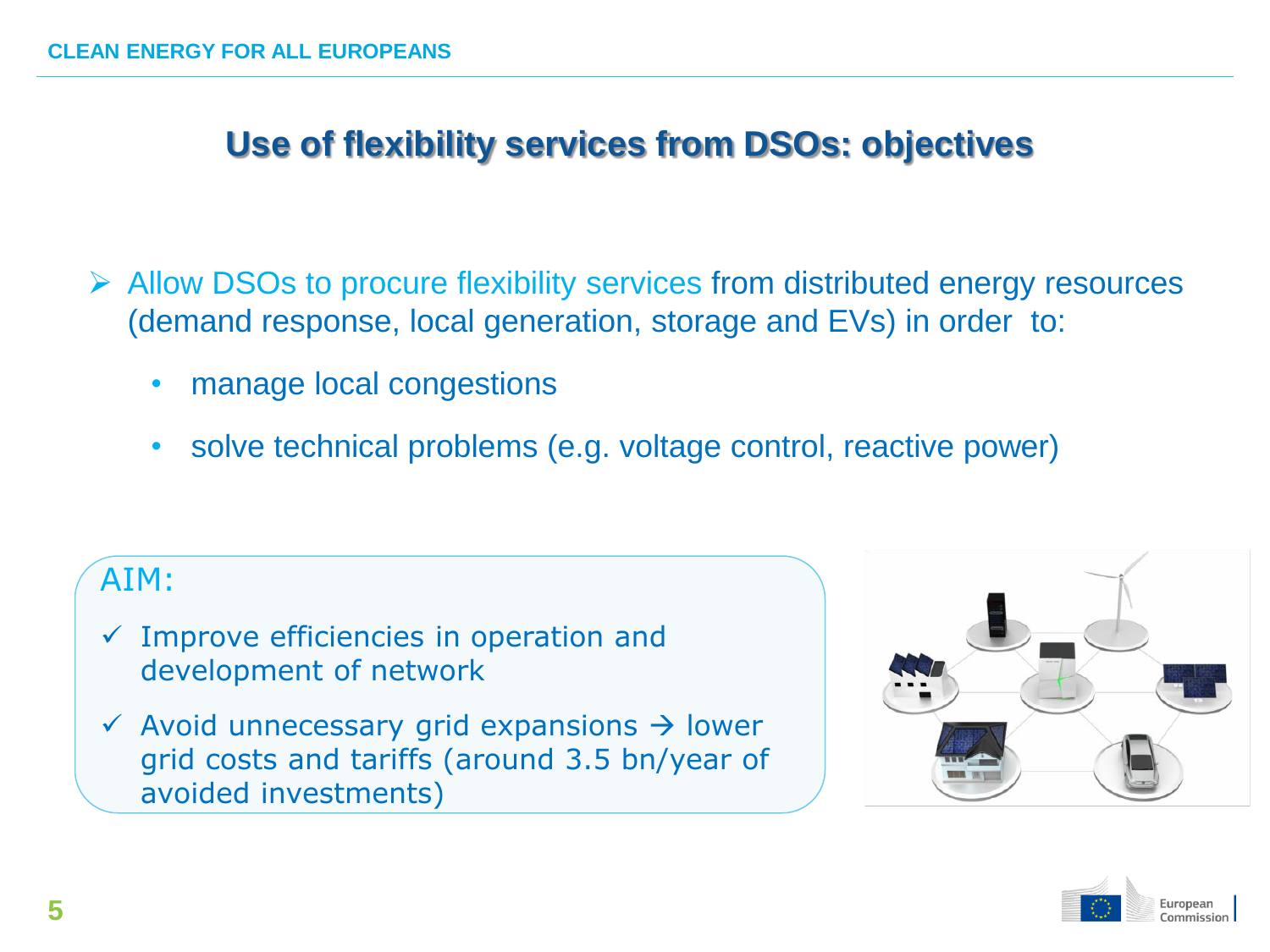# **Use of flexibility services from DSOs: framework**

- ➢ Procurement through market based procedures, with definition of required products and technical modalities  $\rightarrow$  level playing field for flexibility providers
- ➢ Member States to define the exact regulatory framework including incentives for DSOs and appropriate remuneration
- ➢ Distribution network development plans, transparent network development with emphasis on RES integration and innovative network solutions

Cooperation TSOs/DSOs:

- cooperate in designing the framework (e.g. rules, products)
- exchange of data and coordinated operation of the system
- market facilitation and efficient integration of flexible resources

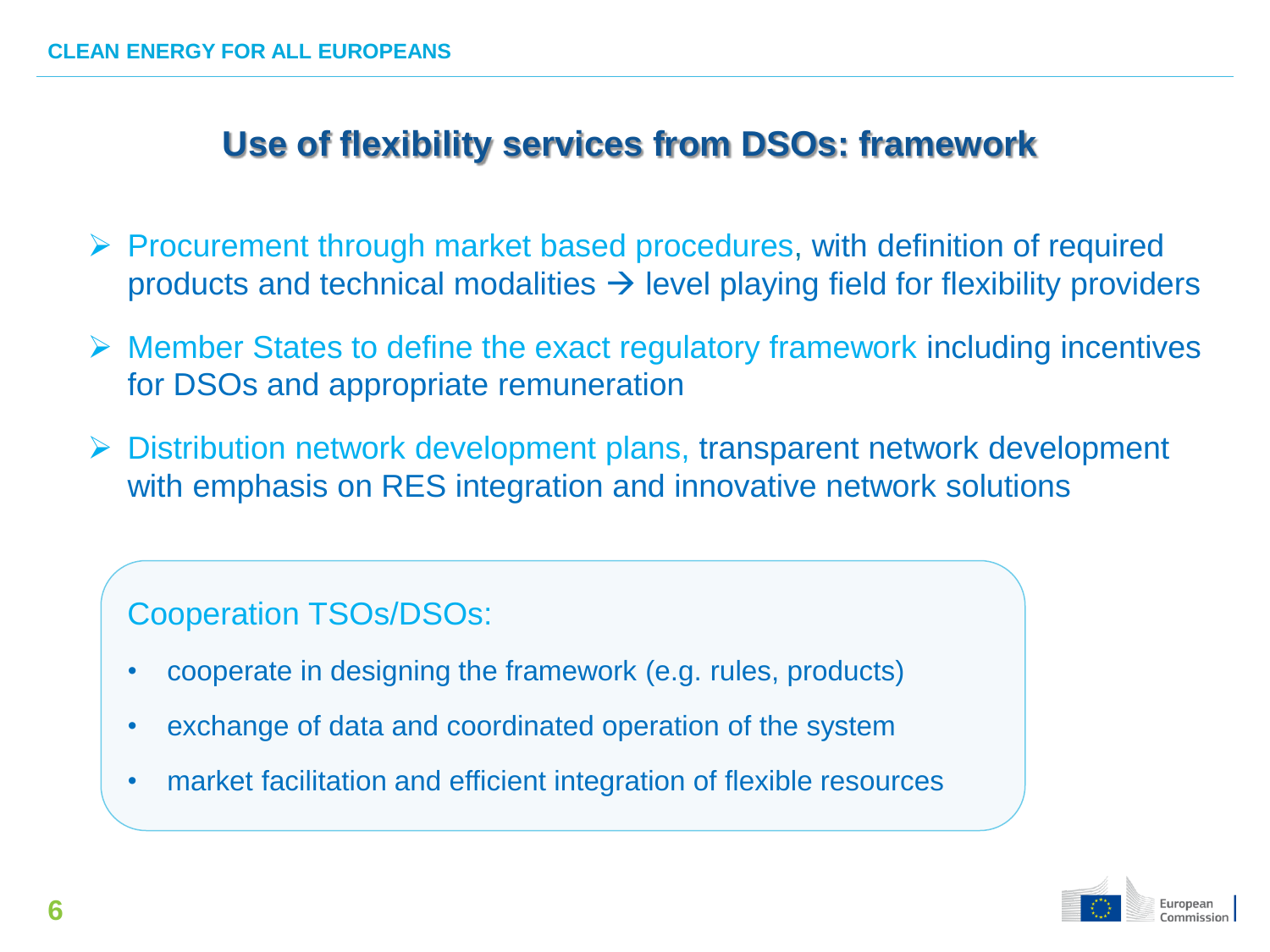# **DSOs' involvement in storage and EV infrastructure**

- ➢ DSOs involvement under conditions in storage and EV recharging points (own, develop, manage, operate)
- ➢ Member States could allow DSOs to get involved:
	- ❖ If other parties are not interested to be involved in such activities
	- ❖ In order to ensure the reliable, efficient and secure operation of the distribution system (storage)
- Open tendering procedure
- Regulatory authority approval
- Reassess the market every 5 years



DSO to phase-out activities if market interest exists

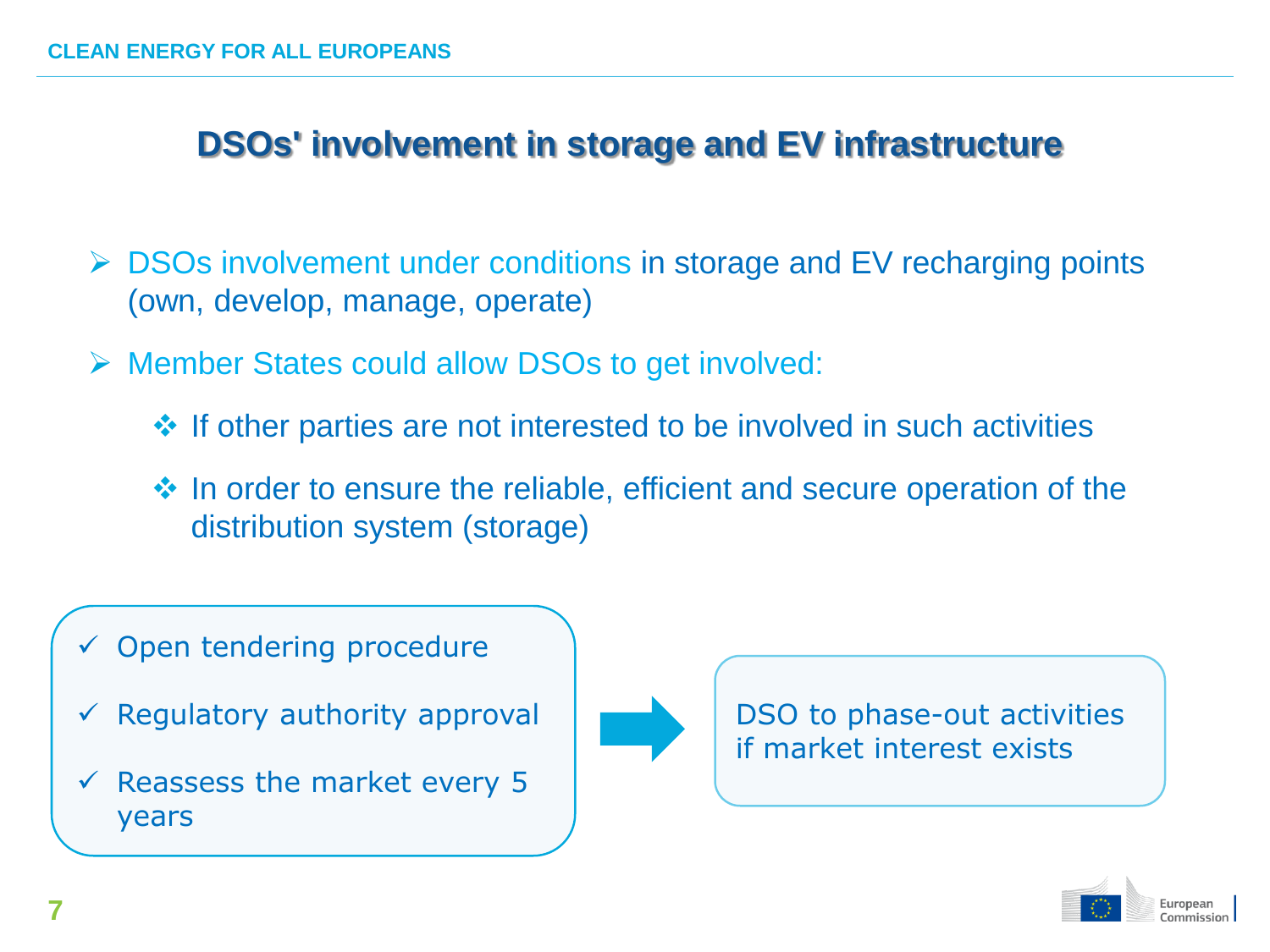# **Distribution tariffs: providing the right incentives**

- $\triangleright$  The main regulatory framework for setting distribution tariffs and methodologies remains unchanged
- $\triangleright$  Principles which link to flexibility:
	- ❖ Cost-reflective tariffs including the possibility of time-differentiated tariffs
	- ❖ Regulatory authorities to provide incentives to DSOs for using flexibility and innovation
	- ❖ Non-discrimination or disincentives against storage and demand response
- ➢ Additional aspects:
	- ❖ More explicit transparency requirements on regulatory authorities regarding tariff methodologies and underlying costs (Electricity Directive)
	- ❖ Non-discrimination between generation connected to transmission and distribution (Electricity Regulation)

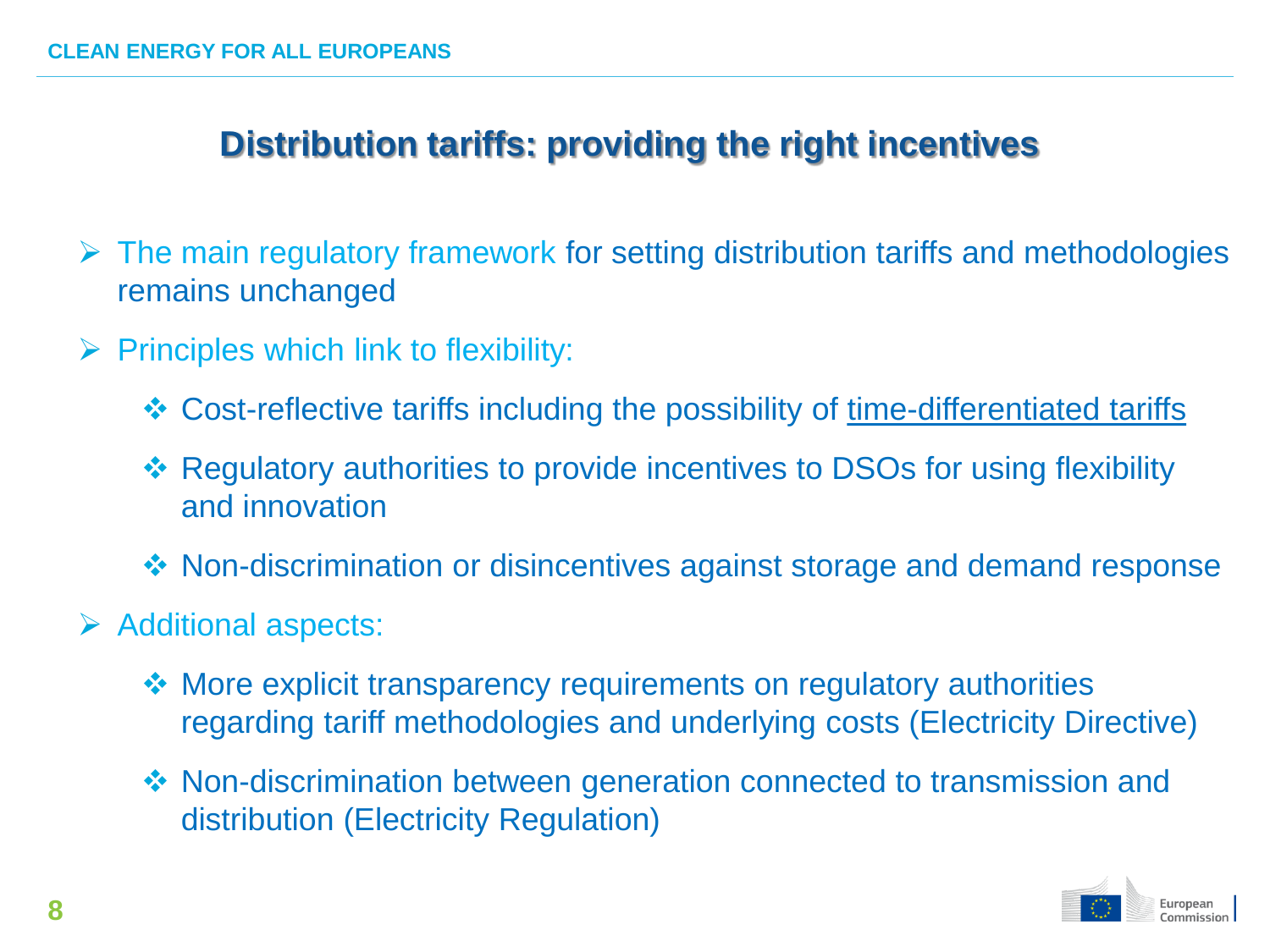## **EU DSO entity: improving the institutional framework and strengthening TSO-DSO cooperation**

- ➢ Distribution networks are gaining importance in the energy transition and creating new requirements for DSOs; however, DSOs are not formally integrated in the EU institutional framework
- ➢ DSOs and TSOs are facing mutual challenges, cooperation exists but on a voluntary basis, a formal cooperation is required to address common challenges, integrate new renewables and loads in the electricity system
- $\triangleright$  Adapt the institutional framework to the new realities, including the establishment of a EU DSO entity in line with the increasing DSO role
- $\triangleright$  Focused scope of activities  $\rightarrow$  network codes, operation/planning of T&D networks, integration of RES and flexibility, digitalisation of distribution networks

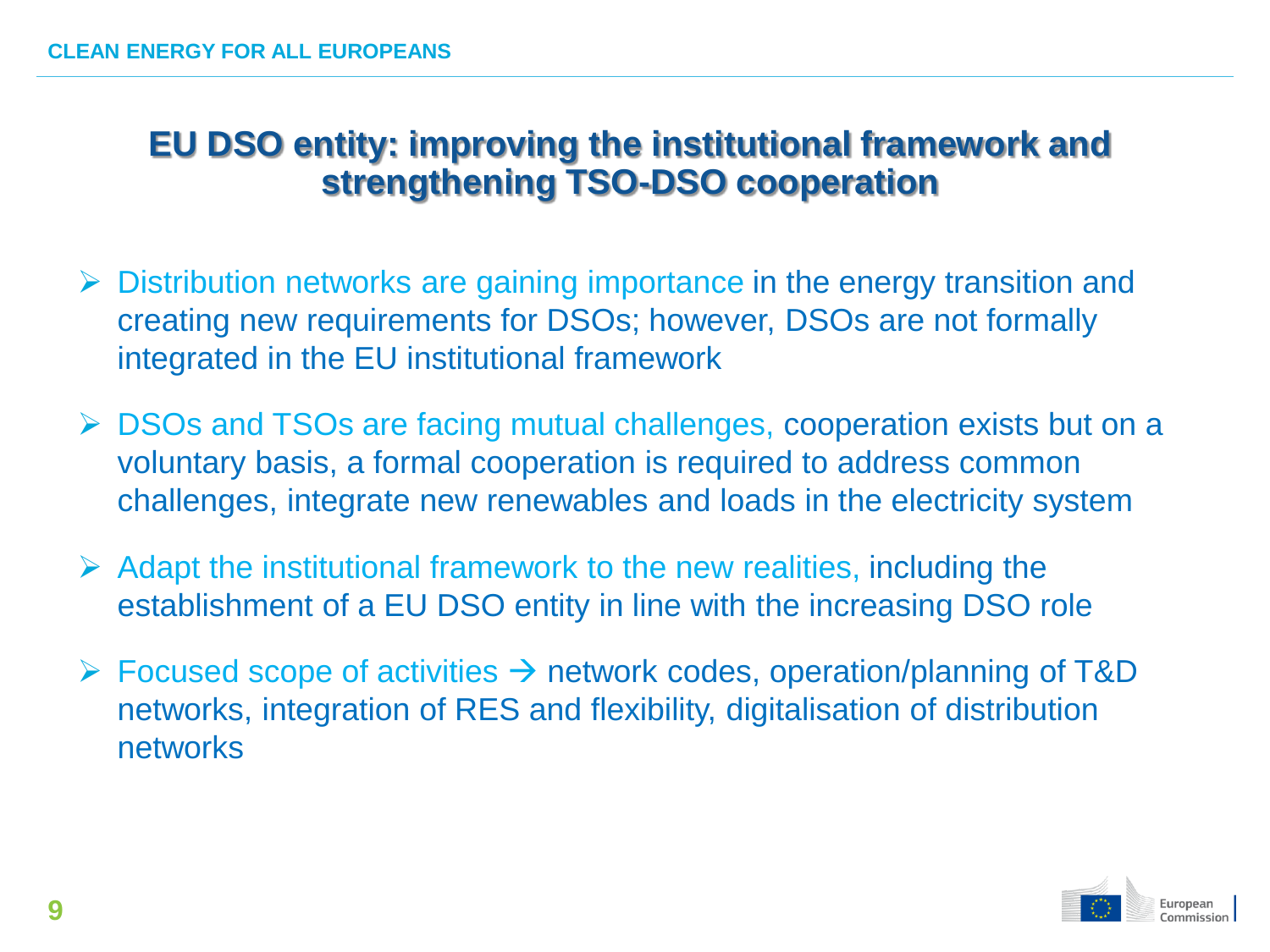# **What's ahead?**



#### EU level:

- Trilogues on Electricity Directive and Regulation adoption of the package
- **EXECT:** Further EU legislation (e.g. DSF network code)?
- Establishment of the EU DSO entity and cooperation on a formal basis with ENTSO-E

#### MS level:

- **EXECUTE:** Implementation of new EU law
- Additional national rules and suitable regulatory framework
- Cooperation between TSOs and DSOs